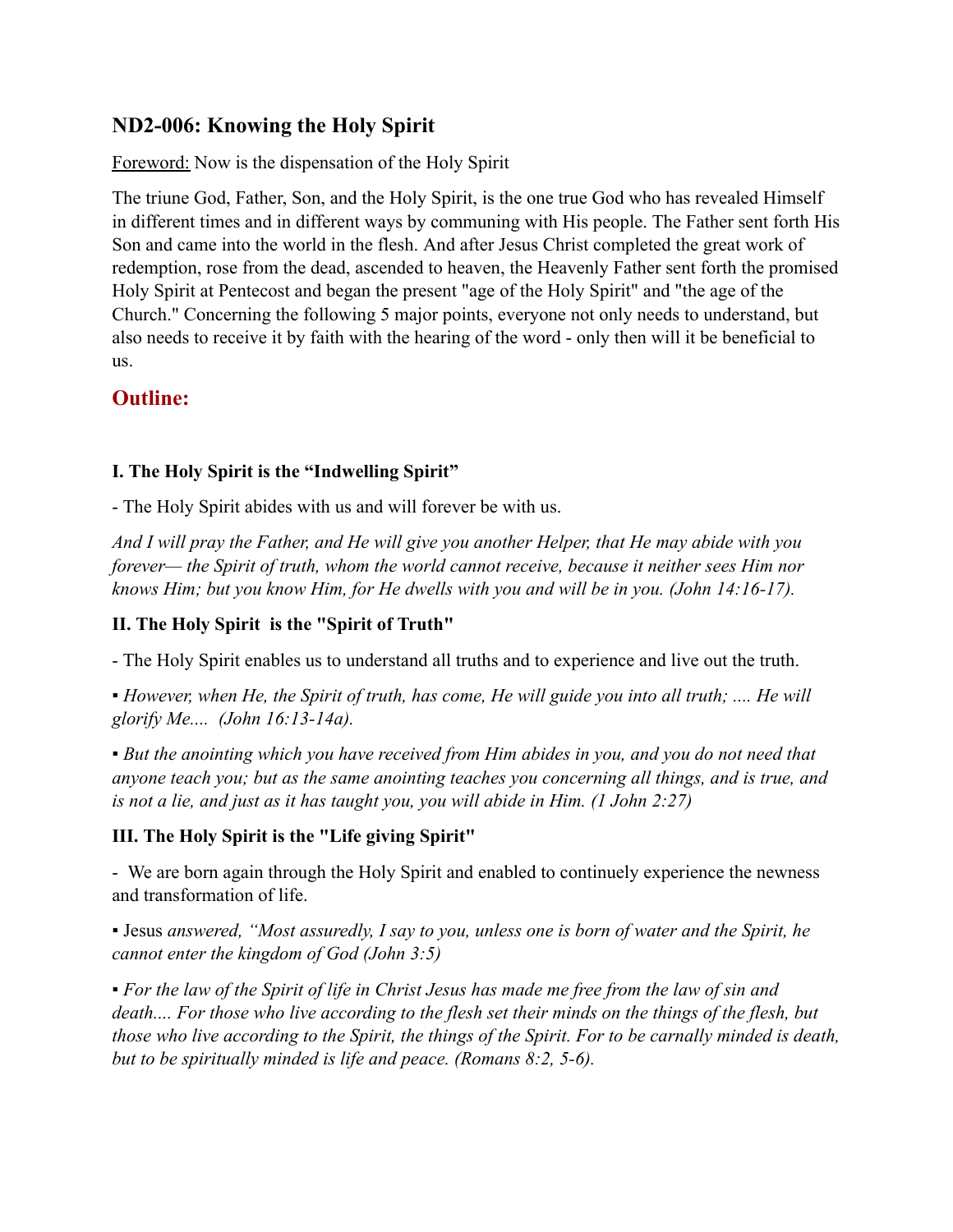▪ *Now the Lord is the Spirit; and where the Spirit of the Lord is, there is liberty. But we all, with unveiled face, beholding as in a mirror the glory of the Lord, are being transformed into the same image from glory to glory, just as by the Spirit of the Lord. (2 Corinthians 3:17-18).*

### **IV. The Holy Spirit is the "Giver of the spirit of wisdom and revelation"**

- The Holy Spirit enables us to know who God is and what He has given to us.

▪ *God of our Lord Jesus Christ, the Father of glory, may give to you the spirit of wisdom and revelation in the knowledge of Him, the eyes of your understanding being enlightened; that you may know what is the hope of His calling, what are the riches of the glory of His inheritance in the saints, and what is the exceeding greatness of His power toward us who believe, according to the working of His mighty power (Ephesians 1:17-19).*

1) To know who God is: "revelation in the knowledge of Him..."

2) To know what God has given: "the eyes of your understanding being enlightened; that you may know…"

- a) What is the hope of His calling
- b) What are the riches of the glory of His inheritance in the saints
- c) What is the exceeding greatness of His power toward us who believe

▪ *But the natural man does not receive the things of the Spirit of God, for they are foolishness to him; nor can he know them, because they are spiritually discerned. But he who is spiritual judges all things, yet he himself is rightly judged by no one*. *(1 Corinthians 2:14-15).*

#### **V. The Holy Spirit is the "Power giving Spirit"**

- The Holy Spirit enables us to receive power from on high to be witnesses of the Lord.

▪ *"But you shall receive power when the Holy Spirit has come upon you; and you shall be witnesses to Me in Jerusalem, and in all Judea and Samaria, and to the end of the earth." (Acts 1:8).*

*▪ Now to Him who is able to do exceedingly abundantly above all that we ask or think, according to the power that works in us (Ephesians 3:20)*

- The Holy Spirit is building up the body of Christ and making ready the bride of the Lamb.

*▪ Just as Christ also loved the church and gave Himself for her, that He might sanctify and cleanse her with the washing of water by the word, that He might present her to Himself a glorious church, not having spot or wrinkle or any such thing, but that she should be holy and without blemish. (Ephesians 5:25-27)*

*▪ Let us be glad and rejoice and give Him glory, for the marriage of the Lamb has come, and His wife has made herself ready. (Revelation 19:7)*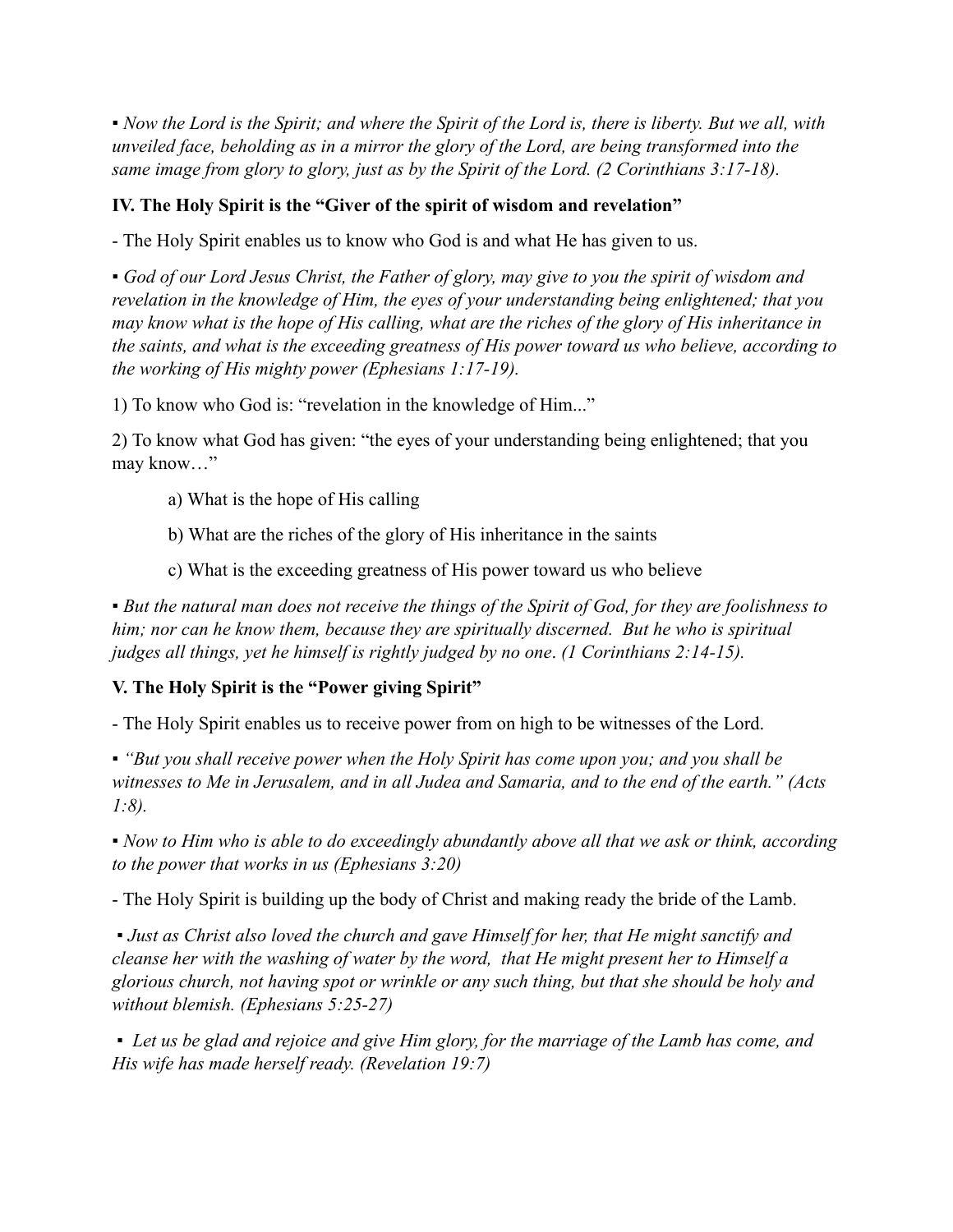Note: The rightful experiences of the Holy Ghost (see next session: ND2-007: Experiencing the Holy Ghost).

# **Meditation, practice and discussion:**

——————————————————————————

 $\overline{\phantom{a}}$  , and the contract of the contract of the contract of the contract of the contract of the contract of the contract of the contract of the contract of the contract of the contract of the contract of the contrac

 $\overline{\phantom{a}}$  , and the contract of the contract of the contract of the contract of the contract of the contract of the contract of the contract of the contract of the contract of the contract of the contract of the contrac

——————————————————————————

- **● Content review: Review the key points, difficulties and doubts according to the key verses and content.**
- 1. Why is the time we are now living, the "time of the Holy Spirit" and "the age of the church"? What is the significance of this statement?
- 2. Our God is the only true God of the Trinity. Among them, how should we view the Holy Spirit and His character?
- 3. Please list at least five aspects of the Holy Spirit:
	- 1) \_\_\_\_\_\_\_\_\_\_\_\_\_\_\_\_\_\_\_\_\_\_\_\_\_\_\_\_\_\_\_\_\_\_\_\_\_\_\_\_\_\_\_\_  $2)$  $3)$ 4) \_\_\_\_\_\_\_\_\_\_\_\_\_\_\_\_\_\_\_\_\_\_\_\_\_\_\_\_\_\_\_\_\_\_\_\_\_\_\_\_\_\_\_\_ 5) \_\_\_\_\_\_\_\_\_\_\_\_\_\_\_\_\_\_\_\_\_\_\_\_\_\_\_\_\_\_\_\_\_\_\_\_\_\_\_\_\_\_\_\_
	- **● In depth thinking: the impact of this lesson on me and the inspiration of the Holy Spirit.**
- 1. In what ways has the information in the main message helped you to gain a new insight, expanded view, or deepened your understanding of the Holy Spirit?

<sup>2.</sup> How have these insights made a difference in your life? (Includes: whether to believe in these five roles of the Holy Spirit, attitude towards the Holy Spirit, desire to have a closer experience of the Holy Spirit, seek more work and freedom of the Holy Spirit for each church gathering, and so on.)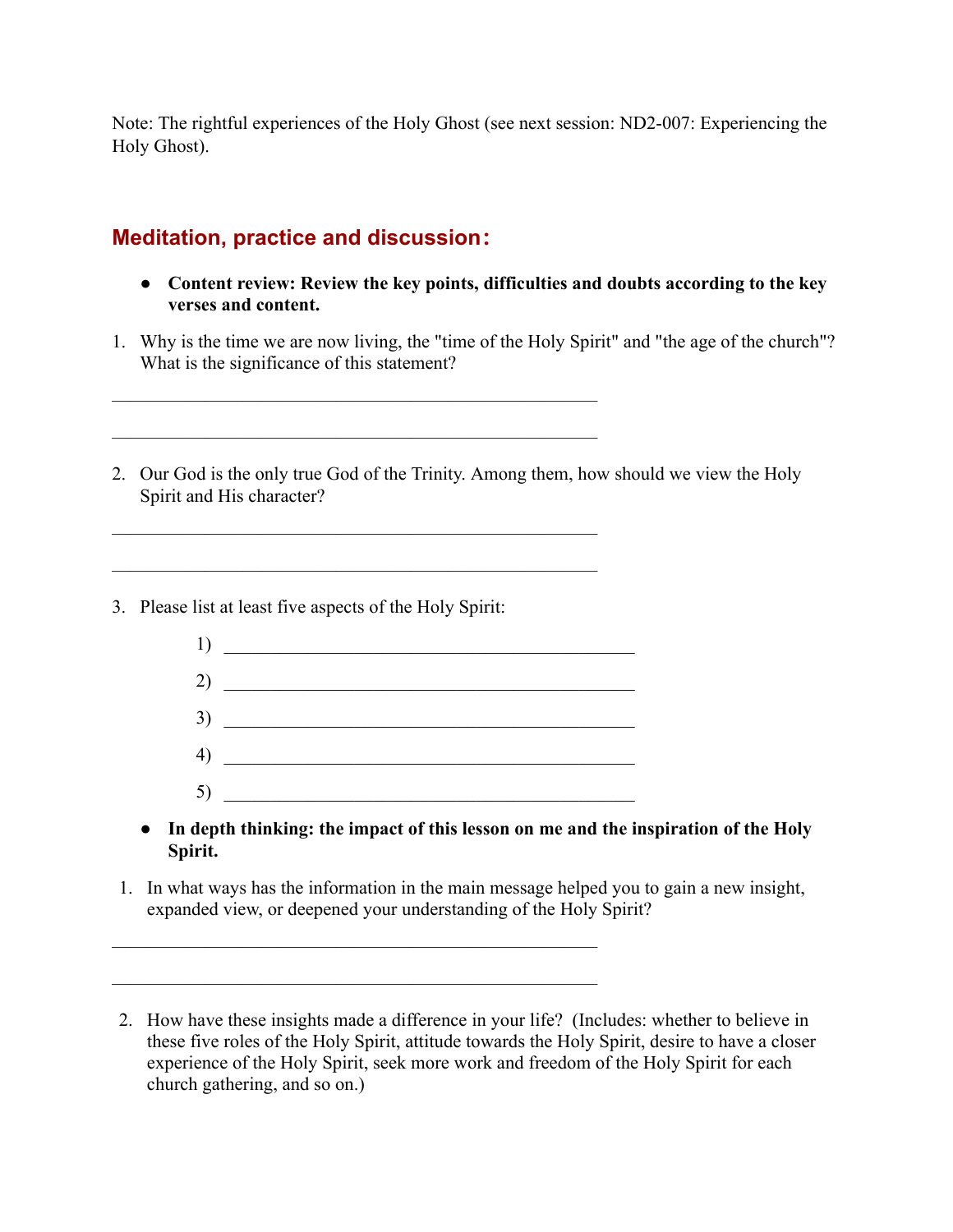### **● Practice:**

1. For the next two weeks, from Monday to Friday, focus on one thing mentioned in the daily prayer teaching about what you should know about the Holy Spirit. Meditate on whether you believe it, and write down what you have learned or practiced.

 $\overline{\phantom{a}}$  , and the contract of the contract of the contract of the contract of the contract of the contract of the contract of the contract of the contract of the contract of the contract of the contract of the contrac

 $\overline{\phantom{a}}$  , and the contract of the contract of the contract of the contract of the contract of the contract of the contract of the contract of the contract of the contract of the contract of the contract of the contrac

### **First week**

| Day              | <b>Experience or practice</b> |
|------------------|-------------------------------|
| One              |                               |
| Two              |                               |
| <b>Thre</b><br>e |                               |
| Four             |                               |
| <b>Five</b>      |                               |

**Second week**

| Day              | <b>Experience or practice</b> |
|------------------|-------------------------------|
| One              |                               |
| Two              |                               |
| <b>Thre</b><br>e |                               |
| Four             |                               |
| <b>Five</b>      |                               |

2. We yearn for the work of the Holy Spirit, not only for ourselves, but also because the Holy Spirit is building the church, and we are part of it. Please share how you pray for the power of the Holy Spirit to work in the church without hindrance?

 $\overline{\phantom{a}}$  , and the contract of the contract of the contract of the contract of the contract of the contract of the contract of the contract of the contract of the contract of the contract of the contract of the contrac

 $\frac{1}{\sqrt{2}}$  , and the contract of the contract of the contract of the contract of the contract of the contract of the contract of the contract of the contract of the contract of the contract of the contract of the contra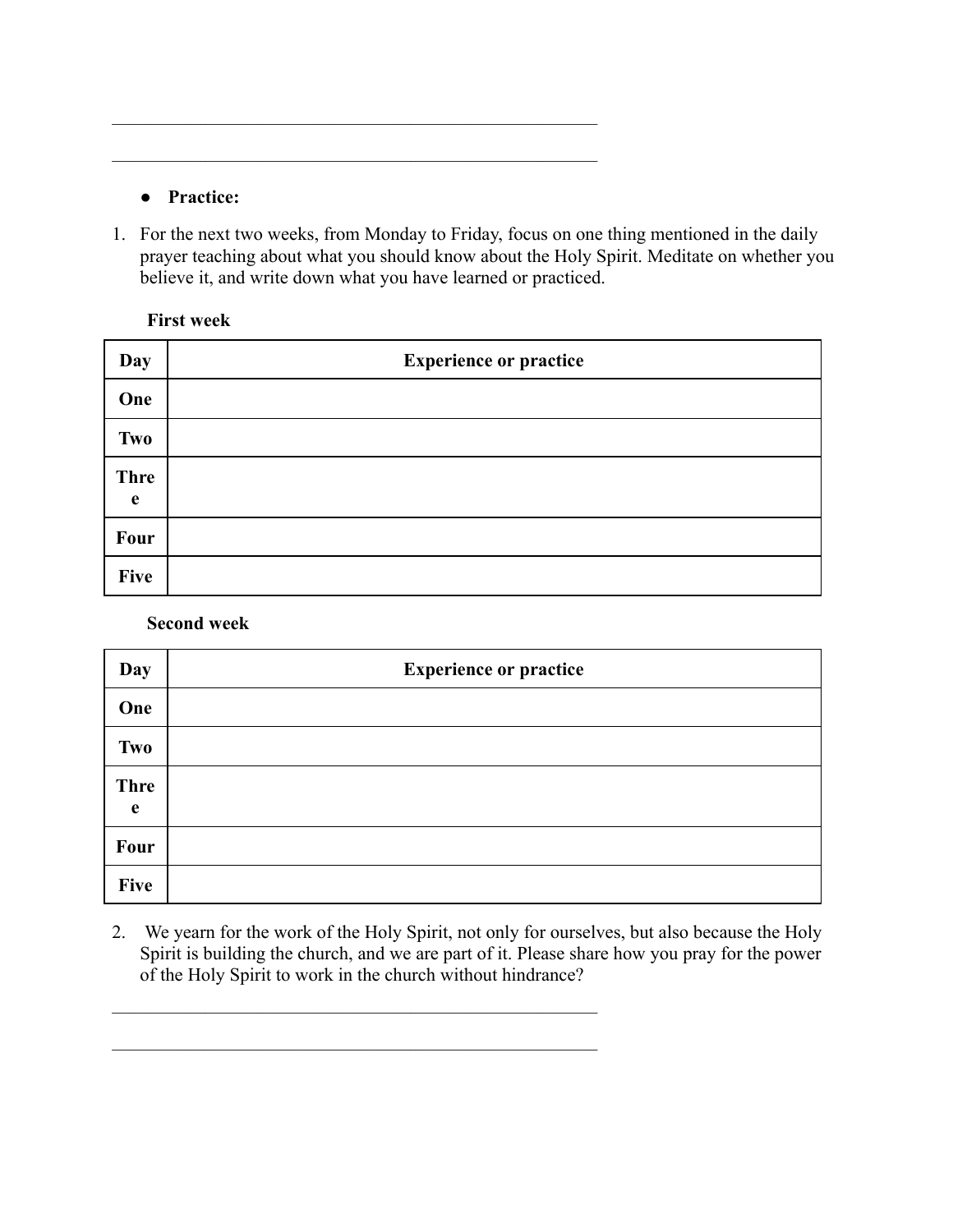# **Message Text File (Draft):**

Brothers and sisters, peace be with you.

Today we move on to lesson six: To know the Holy Spirit. In the next lesson, we'll talk about experiencing the Holy Spirit. These two classes are directly linked to each other, they are very important. When preparing for this information, I thought about the example that has been told before: a guy who has never seen the ocean before, arrived on the west coast and saw the ocean. He marveled at the vastness and wanted to tell his friend about it; However, he could only use a bottle to bring the sea water back to his friends by the mountain and describe the ocean he saw to others. That's how I feel right now. The Holy Spirit is so great! More than any of us can explain clearly. Likewise, I hope that when brothers and sisters listened today, please don't think that a lot of things are known. In fact, there are really a lot of things that we still do not understand. Let us listen to this message with a thirsty heart together before the Lord.

First of all, let me remind you of one thing. The so-called "time of the Holy Spirit" and the "age of the church" began from the time of the resurrection of Jesus and the arrival of the Holy Spirit. For in Pentecost, the Father sent down the promised Holy Spirit, and the church was born. In the book of *Corinthians* chapter 12:13, it stated: "*For by one Spirit we were all baptized into one body—whether Jews or Greeks, whether slaves or free—and have all been made to drink into one Spirit.*" The "time of the Holy Spirit" is closely linked to the "age of the church". The Father, the Son and the Holy Spirit trinity of Gods in the Bible express themselves to people and to intersect with others in different times, in different positions and different ways. Jesus Christ came to the world "as a human being" and began the "age of the Holy Spirit" after we nailed Him on the cross, Jesus raised from the dead, and ascended to heaven. With the advent of the Pentecostal Holy Spirit, the church also established.

God, the Holy Spirit today is with us all the time and everywhere. When Jesus lived on earth, His flesh was limited by time and space. When He was in Jerusalem, He could not be by the sea of Galilee at the same time. But when Jesus returns to us in the Holy Spirit, He is no longer bound by time and space. It is also because of the coming of the Holy Spirit that we are baptized in one body in the Holy Spirit, and the church established. The age of the church and the Holy Spirit seemed to be going on at the same time until the second coming of Jesus. The church was born from the Holy Spirit, and its existence, growth, and desire to fulfill God's will and mission in this world are all connected to the Holy Spirit.

The age that we are in, arguably the most blessed in the history of human salvation, can also be called the "era of grace," because Jesus Christ has completed salvation, beginning with the "time of the Holy Spirit" and the "era of the church." The church is very important in the eyes of God. The Holy Spirit comes here not only to witness the Lord, to honor God, but also to establish the church and prepare a wife for the Lamb so that Christ Jesus can come again and marry the church Himself.

Similarly, the truth of the Holy Spirit and the church is at the heart of the New Testament, which takes place after Jesus Christ completed His salvation program. It is also something that the enemy wants to destroy. I already said more than two decades ago that the two most critical New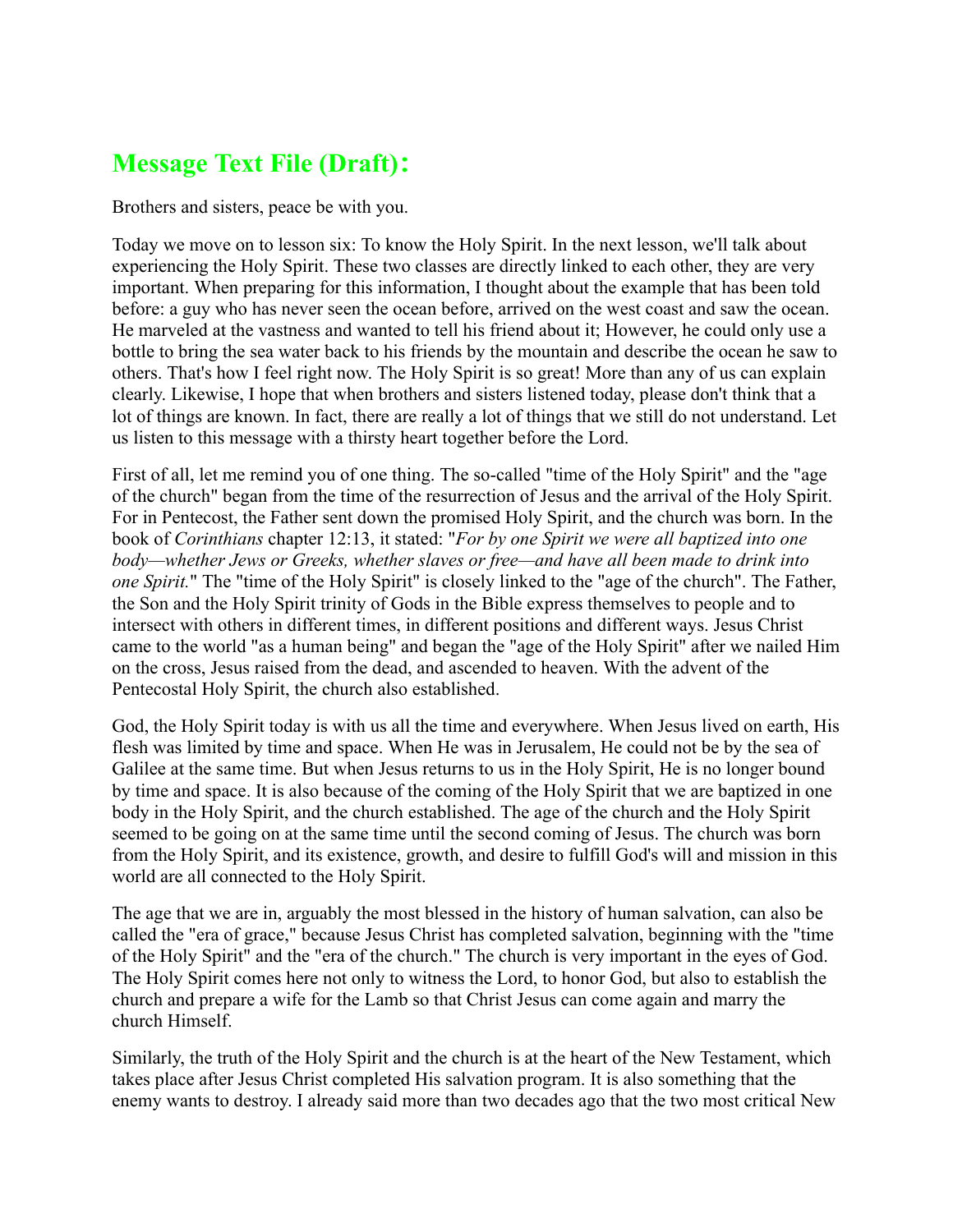Testament core truths are also the two areas that the enemy wants to destroy the most. In addition to many confusing and misinterpretations of the Holy Spirit, there are also emphasis only on various experiences, such as shouting, vision and dreams etc., many of which have no basis for truth. It is not that they are all wrong, but enemies confuse God's children with many plausible experiences and sermons. Some people are afraid to talk about the Holy Spirit, feel that it is too charismatic, and it must be wrong. Others look down on the traditional teaching, thinking it is only old-fashioned, talking about principles without actual experiences, you did not experience the power of the Holy Spirit. Either one is not correct.

"The truth of the church" is another very twisted issue. As we discussed last time, there are more than 30,000 denominations in the world, they divided and divided more. Even in the same church, the unity between God's children and the testimony that the church is supposed to give are often destroyed.

Why would I mention this? It is because these are the enemy's most directly attacked areas and these are the issues that the enemy cares about and is afraid of.

We ask the Lord to help us not only have a correct understanding of the truth, but also that the Holy Spirit will bring us into the real experience. That's why we will talk about "Experiencing the Holy Spirit" next. If we only talk about principle, but have no experience, then after a long time, truth will become just words without life and ability. On the other hand, if we leave the truth to just speak of experience, it is also very dangerous. The emphasis will be on personal special experiences and fall into the self-elevation. Therefore, it is important to both know the truth and to have the experience.

Because of the time constraints, I will speak from five perspectives about a Christian's understanding of the most basic aspects of the Holy Spirit. I will use only one or two Bible verses for each point. More scriptures can be found in the handouts of "Knowing the Holy Spirit (1) and (2)" in the "Basic Theology" course. The key is not only in listening, but also in reconciling faith with the message, otherwise these truths are not helpful to us. Listen and to see if you believe what you have heard.

# **I. It is the Holy Spirit of Inner Residence**

## **The Holy Spirit lives inside us and always be with us.**

*"And I will pray the Father, and He will give you another Helper, that He may abide with you forever— the Spirit of truth, whom the world cannot receive, because it neither sees Him nor knows Him; but you know Him, for He dwells with you and will be in you." (John 14:16-17).*

First, "*another Helper"* (*John 14:16)* that Jesus mentioned is to emphasize that the Holy Spirit has His unique characters. Although God is a trinity (the Father, the Son, the Holy Spirit), He is also a unique true God. In different times, God manifests Himself and His people in different ways. Here, the Holy Spirit is independent and the third of the trinity. He is not just a feeling, an ability, or just an experience, He is God with His own characters. Just as I have a personality, if we change a speaker now, he is another person standing here, he also has his own independent position.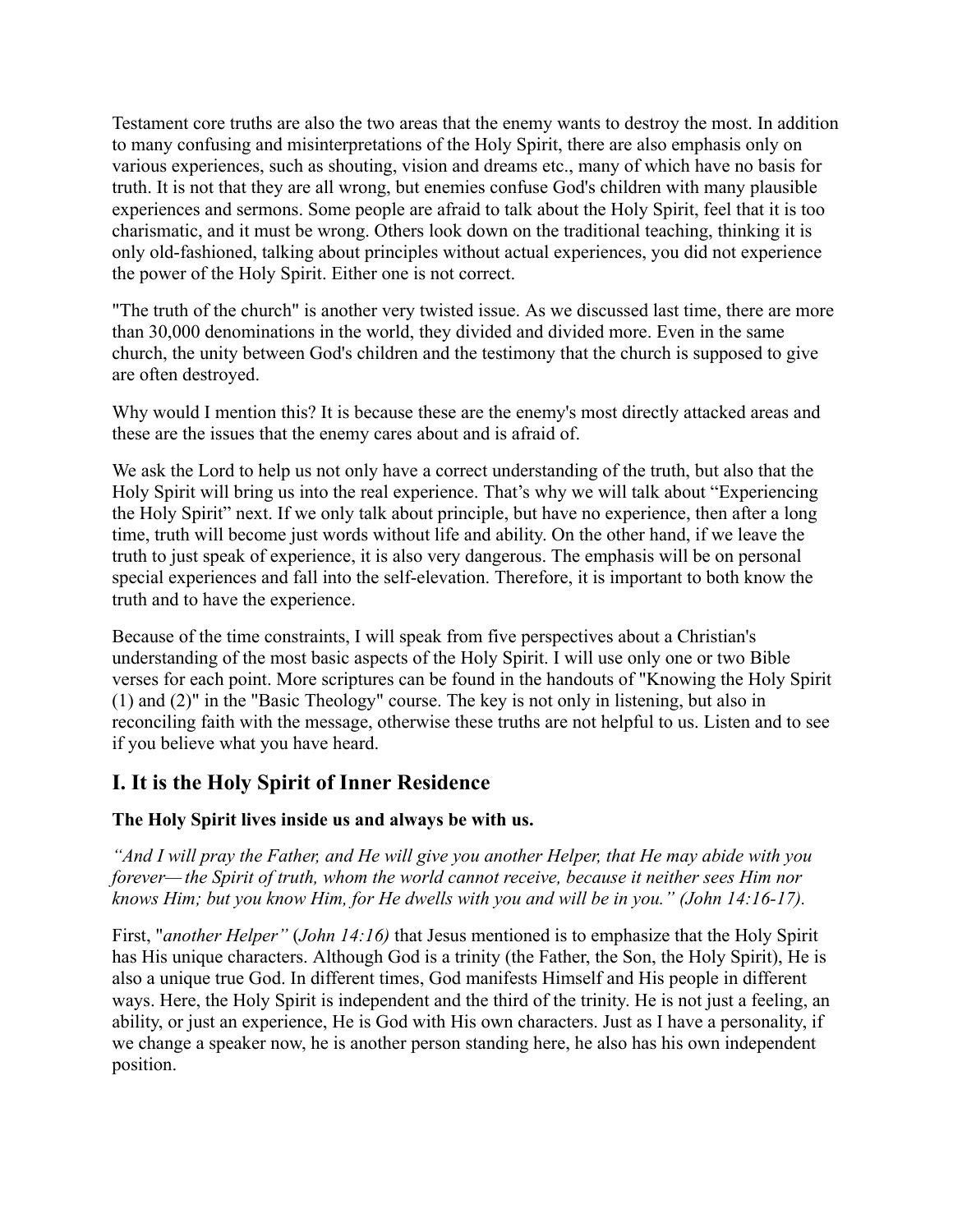There are many verses in the Bible that help to illustrate the independence of the Holy Spirit. For example, the Holy Spirit will worry and will manage the actions of human life. Apostle Paul said in *Acts 16:6*: *"Now when they had gone through Phrygia and the region of Galatia, they were forbidden by the Holy Spirit to preach the word in Asia."* As he was about to go to Bithynia, he added: "... *but the Spirit did not permit them.*... (*Acts 16:7*). And: *"As they ministered to the Lord and fasted, the Holy Spirit said, 'Now separate to Me Barnabas and Saul for the work to which I have called them.'"* (*Acts 13:2*). Chapter 5 of *Acts* tells of Ananias' concentric bullying of the Holy Spirit with his wife, Sapphira, and the tragic result. If the Holy Spirit is only an ability, how can anyone deceive Him? We may also desecrate and commit crimes against the Holy Spirit, or we may dismiss the reminder of the Holy Spirit. All these prove that the Holy Spirit has its own characters.

The Holy Spirit lives inside us. You may ask what do you mean "inside?" It is to live in our spirit, in our lives. God is not only a great God above the heavens, He lives in us today by reborn us through the Holy Spirit. When we talk about the inner Holy Spirit, there are at least three things that we need to emphasize:

**First, He will always be with us.** Whether you feel it or not, you believe it or not, with or without experience, He lives within us, as promised by the Bible, and He is always with us.

**Second, He has a close relationship with us.** You meet a lot of people every day, on the bus, on the plane, or in your company, but these people don't have a close relationship with you. God is not only with us forever through the Holy Spirit but is also in a very close relationship with us. We can sing a poem to God and say: "My heart is thirsty, and I love you", and we can also call Him "Father Abba." In the Holy Spirit, God is always with us, close to us, and He is our guidance, our best teacher, our comforter.

**Third, He has a relationship with our lives.** Christ lives within us through the Holy Spirit and becomes part of our lives. Andrew Murray said: The Holy Spirit, as stated in chapter 7 of the Gospel of John, is the spirit of the glorious Christ. Watchman Nee made a poem called "In All Thy Work, O Lord " (Hymnary 234), And in verse 4 it says: "By living within the Holy Spirit, He comes; ... He represents the You, and He is the You." It sounds confusing, but it's real in experience (the "Trinity" itself is too deep a mystery to be analyzed and fully understood by human limited minds, reminded Augustine). Jesus Christ is in the Holy Spirit and becomes our life, allowing us to live "no longer me, but Christ."

# **II. It is the "Holy Spirit of Truth"**

#### **The Holy Spirit lets us understand all truths and to experience and live out the truth.**

Several times in the Bible, the Holy Spirit is emphasized as "the Holy Spirit of Truth". The book of *1 John, chapter 5, verse 7* says directly that the Holy Spirit is not only to bear witness, but also "the Holy Spirit is the truth." He came on one hand, to let us know the truth, and on the other hand, He brought us into the truth, so that it was not only objectively the truth to us, but subjectively possible to experience and live it out.

The book of *John 16: 13* is also an important verse about the Holy Spirit. It says: "*However, when He, the Spirit of truth, has come, He will guide you into all truth; for He will not speak on His own authority, but whatever He hears He will speak; and He will tell you things to come.*"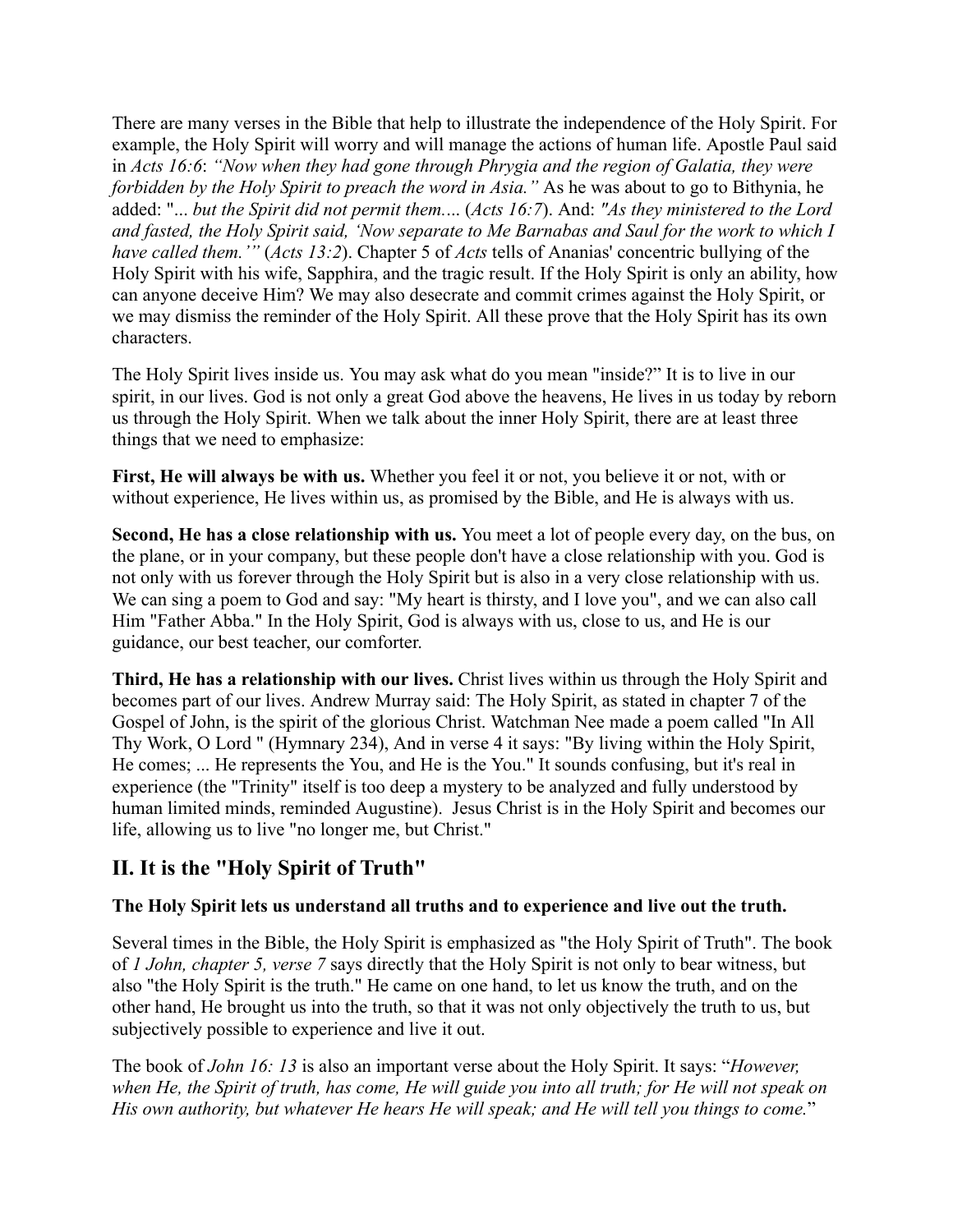The "Holy Spirit of Truth" is important on one hand to make us understand God's revelations and on the other hand, to allow us to enter the reality of these truths. The word of the Lord and the Spirit of the Lord, like the two railroad tracks, lead us smoothly without making mistakes. Similarly, the Spirit of the Lord and the word of the Lord seem to be the wings of an eagle, leading us to soar and let us live in the realm of heaven. From the original creation of *Genesis*, or God's restoration in history, or the revival of the church, the word of the Lord is almost indispensable in parallel with the Spirit of the Lord.

"Understanding" is like seeing an opera, and no one tells you what is the name of the opera, it's like a secret to you. You wait until the start of the show, the big screen on the stage starts, you then know that today is playing Snow White. This is also true in understanding truth. In principle and from the words, as if we understand, but often seem not to understand. When viewed by the Holy Spirit, we truly understand and know the meaning of it. At the same time, the Holy Spirit also helps us to experience these truths and live them out. A Christian brother talked about his own experience that one day, he was suddenly inspired by the Holy Spirit and understood the truth. Although this was the truth he already knew, he was very excited when he was led by the Holy Spirit that day and said, "God not only lives in heaven, He also lives within me!" He described himself as he was walking down the road and saying to himself: "Please don't touch me, do you know that the great God lives inside of me?" You'll find this incredible because his spiritual eyes are open now.

I heard that Brother Watchman Nee also had witnessed this before. One morning he was on the second floor doing his devotions and suddenly the Holy Spirit revealed to him and he understood the truth. He ran down the stairs to the kitchen, holding a brother and said, "Guess what, Christ lives inside of me!" He was so excited and happy about the truth that he had preached for many years, and then revealed by the Holy Spirit to him again now!

Brothers and sisters, the Holy Spirit can lead us to truth. In Christian experience, there are often times when we have struggles: I want to win, I don't want to lie, I don't want to commit crimes, nor lose your temper, don't do this nor that. But then it was discovered that *"For I know that in me nothing good dwells; for to will is present with me, but how to perform what is good I do not find."* (*Romans 7:18*). Until one day it is led by the Holy Spirit, the way to victory lies in the replacement of Christ "*No longer me, but Christ ...*" (*Galatians 2:20*), the Holy Spirit leads us into the truth! I can enter Christ with faith in a moment from a situation where I have failed, been humiliated, weak, incompetent, and transformed us into complete victory, honor, glory, freedom, and release.

We had the opportunity this week to spend every day as a whole family, reading a passage in the book of *Romans* chapter 8 every morning. I will use a metaphor that was commonly used before to help us understand the difference between "live in the body" and "in the Holy Spirit." Modern buildings usually have a revolving door. When you step in it, it takes you from outside the door to the inside, but it can also lead you outside again. If indoor is the Holy Spirit and Christ then the outside is a world of greed, sin, and a depraved system. Assuming the weather is hot, more than 40 degrees Celsius, followed by sandstorms, it's an unbearable environment. Indoor air conditioning and filtered clean air. When we have a chance to get inside this revolving door, don't just stand outside and complain and say, "Why can't I enjoy the air conditioning? Why should I suffer from this? Why am I breathing this polluted air here? Why should I put up with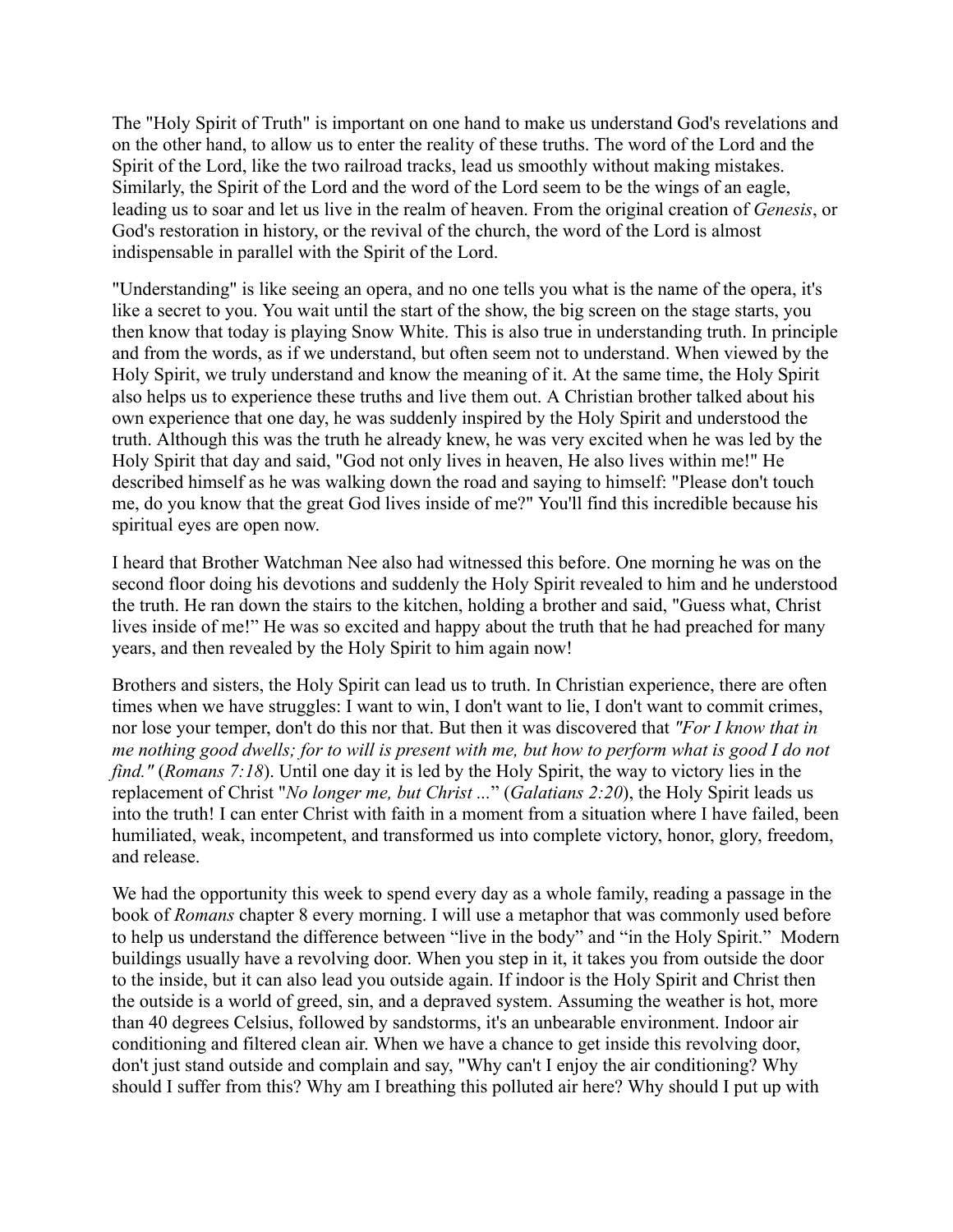the hot sun?" All we have to do is put ourselves on the entrance to the revolving door and let it take us into a very different state.

The Holy Spirit not only gives us the truth, but also takes us in. When the Holy Spirit suddenly reveals to us, we find that it is just between thoughts, not gritting your teeth, or struggling, not by determination to do good, but by accepting Christ's substitution in the Holy Spirit, accepting the renewal and transformation of the Holy Spirit. I can be inside, I can also be outside, two completely different realms, two completely different feelings and results, because the Holy Spirit leads us.

*"But the anointing which you have received from Him abides in you, and you do not need that anyone teach you; but as the same anointing teaches you concerning all things, and is true, and is not a lie, and just as it has taught you, you will abide in Him." (1 John 2:27)* Allow truth to be fulfilled in everything. Truth doesn't just give us reading and doing homework at seminaries; it's not just about talking to each other during fellowships. Truth can and should be implemented in everything we live on. It teaches us "everything," without being told what can and cannot be done. The Bible says, "*But the anointing which you have received from Him abides in you, and you do not need that anyone teach you; but as the same anointing teaches you concerning all things."* This is the Holy Spirit of Truth. We can turn a million dollars in deposits into food, cars, clothes, all kinds of things we need to use, to experience, to enjoy it.

As the apostle John said in *1 John 2:27*, the Holy Spirit of truth will bear witness to Christ, reveal the truth to us, and then lead us into truth through the lessons of anointing in everything. The key is: First, do we believe and respect His existence? Second, do we care about Him? Third, do we obey Him in the end? We need to reconcile faith with what we hear, and we need to cooperate with obedience. If we only have knowledge without experience, that is useless; If we only have knowledge without the Holy Spirit, we are missing life and vitality; Therefore, the Holy Spirit of truth balances truth with experience.

# **III. It is the "Holy Spirit of Life"**

## **By the Holy Spirit we are reborn and continue to experience the renewal of life.**

"*Most assuredly, I say to you, unless one is born of water and the Spirit, he cannot enter the kingdom of God. That which is born of the flesh is flesh, and that which is born of the Spirit is spirit." (John 3:5-6*) It talked about the regeneration of the Holy Spirit. We will be born again through the Holy Spirit when we truly repent, confess, believe, and accept the salvation of Jesus Christ. Not only we have been reborn in the Holy Spirit, we have acquired new life; the Holy Spirit is also the spirit that gives life, and for the rest of our lives, it runs within us, updating and changing us in everything, giving us life, and making our lives richer; and change us to be more like Christ and into the image of the Lord.

The book of *Romans 8:2* says: "*For the law of the Spirit of life in Christ Jesus has made me free from the law of sin and death." Verse 5 to 6: "For those who live according to the flesh set their minds on the things of the flesh, but those who live according to the Spirit, the things of the Spirit. For to be carnally minded is death, but to be spiritually minded is life and peace." "Now the Lord is the Spirit; and where the Spirit of the Lord is, there is liberty. But we all, with unveiled face, beholding as in a mirror the glory of the Lord, are being transformed into the*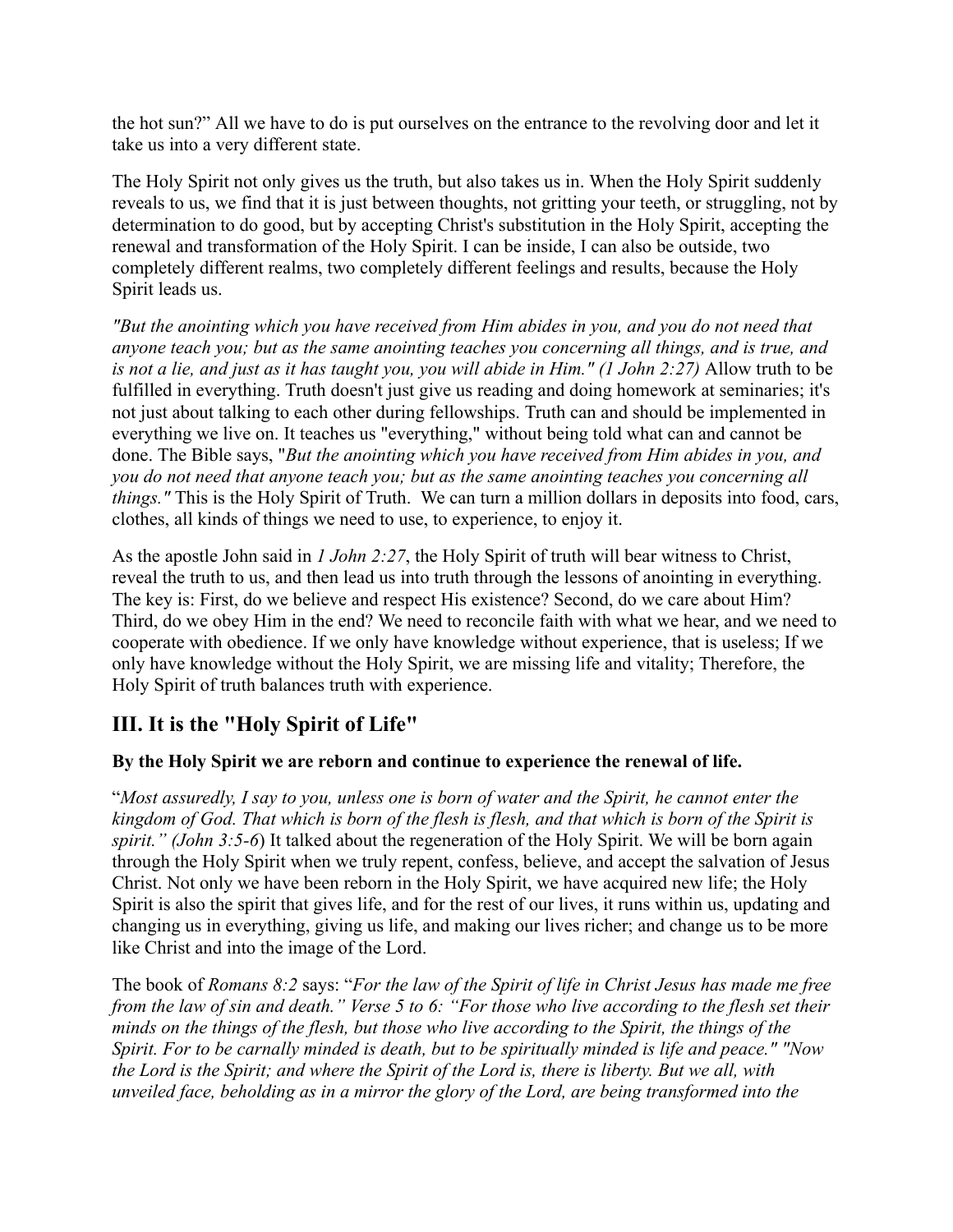*same image from glory to glory, just as by the Spirit of the Lord."* (*2 Corinthians 3:17-18*) From these verses we can see that the Holy Spirit not only brings us rebirth, but has always operated in our lives. The Apostle Paul taught us, *"For to be carnally minded is death, but to be spiritually minded is life and peace."* (*Romans 8:6*) Whether the children of God can receive life, whether they can feel the vitality of life is very concrete, the key lies in what is our relationship with the Holy Spirit. When man obeys the Holy Spirit, he gets life, and abundant life. But when people refuse to follow the Holy Spirit, the Bible says, "*it is dead*." *(Romans 8:6)*

Take a simple example: during a church fellowship service, the Holy Spirit suddenly inspires you to open your mouth and pray. A born-again Christian should have this kind of experience, right? But we often have a whole bunch of reasons to resist, refuse or dare not pray: "How can I pray when others pray so well?" or "My voice is too weak", or "I wanted to pray but others always pray ahead of me." We can find many reasons not to obey the inspiration of the Holy Spirit. When fellowship is over, you will feel bad because you did not obey the Holy Spirit. But if you follow the Holy Spirit's guidance, there will be an indescribable joy, life, and peace, which is experienced by those who follow the Holy Spirit.

The first time I prayed in a large service was in my sixth grade. That day the Holy Spirit continuously inspired me. I was frightened, and was desperately trying to find a reason to resist, but all was useless. Finally, I had to stand up and pray. I prayed here and there without much logic. Although I could not remember anything that I prayed for, there was an indescribable joy. The pastor joked and said that I spoke like a little mouse and my prayers were too weak for anyone to hear. It was very frustrating for me at that young age and prayed for the first time. But this joke cannot take away life, peace, and joy from the Holy Spirit. This experience of entourage to life in the Holy Spirit is indeed an experience that every Christian should always have.

What do you mean by "entourage?" To show that He is active, that He has touched me, and that I have chosen to follow Him so that our lives will grow. And the more obedient we are, the easier it is to experience the touch of the Holy Spirit. Some people say, "I'm not touched" or "the Holy Spirit has never touched me." There are many reasons not to be moved or inspired, often because we allow many people, things, materials, and even ourselves to become barriers between the Lord or the Holy Spirit and ourselves. Apostle Paul said in *2 Corinthians 3:16* "*Nevertheless when one turns to the Lord, the veil is taken away."* A veil not only blinds us from seeing the glorious face of the Lord, but also isolates us from the power and operation of the Holy Spirit. Self-centeredness is one of these situations.

Our lives are full of such opportunities and experiences. For example: if someone is clearly wrong but the Holy Spirit inspired us to first to reconcile with each other, and even to apologize to others. It is often the Holy Spirit that runs within us, asking us to follow the Holy Spirit so that He can renew and change our lives. We need a renewal from the Holy Spirit, because I often try to keep an old self. Are you keeping an old self? Singing hymns sometimes without much feeling, are not moved during holy communions, other people's sharing and testimonies have no effect on you are just some of the examples. We need to have the spirit often renewed in the Holy Spirit, we should worship and serve in a new spirit. *"Now the Lord is the Spirit; and where the Spirit of the Lord is, there is liberty." (2 Corinthians 3:17)* When our hearts turn to the Lord, the veil is removed, allowing us to turn our faces and see the glory of the Lord. Then apostle Paul said, *"But we all, with unveiled face, beholding as in a mirror the glory of the Lord, are being transformed into the same image from glory to glory, just as by the Spirit of the Lord."* (*2*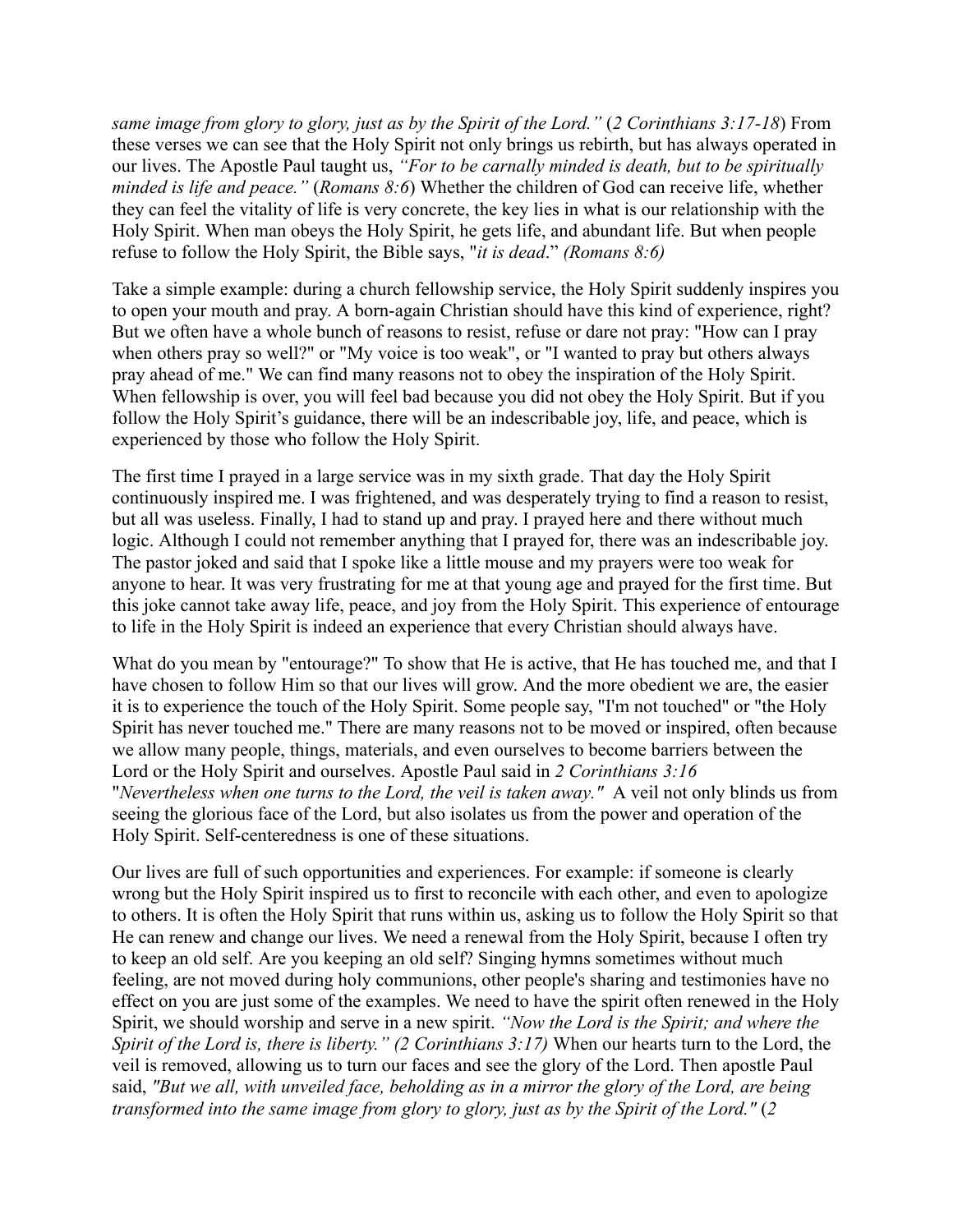*Corinthians 3:18)* This is the transformation of life. The transformation of life is not the same as change of life. Everyone will change, we may change to the good, or we may change to the bad; But "transformation" is something only the Holy Spirit can do. The transformation of the Holy Spirit is to replace us with Christ, not to modify and improve. This will make us "*from glory to glory, just as by the Spirit of the Lord."* When we come to see Christ, the Bible says, "*from glory to glory, just as by the Spirit of the Lord*." In other words, every time we look up to Jesus in the Holy Spirit, it makes us a little more like Jesus.

God's children really need to have this intense thirst and hope so often that there is a motivation within us to pursue the Lord and to accept more of the renewal and transformation of the Holy Spirit in us. The Holy Spirit is the spirit that gives life, and He will make us, both personally and for the whole church, full of life, full of energy, and full of joy. The book of *Romans 14:17* tells us, "For *the kingdom of God is not eating and drinking, but righteousness and peace and joy in the Holy Spirit."* I believe we all envy this kind of joyous ointment and live in the "..*. Joy in the Holy Spirit."* Don't think it's a distant, out-of-reach state. If we are truly willing to begin to follow the Holy Spirit and experience it, the Holy Spirit will bring us into such a blessed situation, for this is also the situation that the Holy Spirit hopes to bring His children into.

# **IV. It is the Holy Spirit that gives wisdom and revelation**

### **The Holy Spirit let us know what God is and what He has given to us.**

Apostle Paul said in the *Book of Ephesians 1:17-19 "that the God of our Lord Jesus Christ, the Father of glory, may give to you the spirit of wisdom and revelation in the knowledge of Him, the eyes of your understanding being enlightened; that you may know what is the hope of His calling, what are the riches of the glory of His inheritance in the saints, and what is the exceeding greatness of His power toward us who believe, according to the working of His mighty power."* 

#### **1. To know what God is**

This passage is the Apostle Paul's "prayer for revelation" and implores God to let us know exactly what God is like. By saying "know Him," it means that many of us do not really know, but think that we know, or that what we know is wrong. The Apostle Paul is here to ask God to "give us *the spirit of wisdom and revelation"* so that we can truly know God.

Our understanding of the God we believe in, and our understanding of ourselves, often determines our spiritual life, as well as our qualities and realms in the ministry. I often say that because we don't know God well enough and we don't really know ourselves, it greatly affects how our spiritual lives grow. Our understanding of God often just stays in the stage when we are facing difficulties, asking God to listen to our prayers and solve the problems for us. When problems are gone, I am myself and God is Himself, and our whole life seems to be counting on His grace, unaware that God has such glorious and eternal plans and wills for us and for our church.

If we don't really know what kind of God we believe in, what God is, what He is doing, what He wants, then we will live very narrow minded. Our prayers and our lives will tend to revolve around ourselves, or around our own homes, our own small groups. When we encounter a greater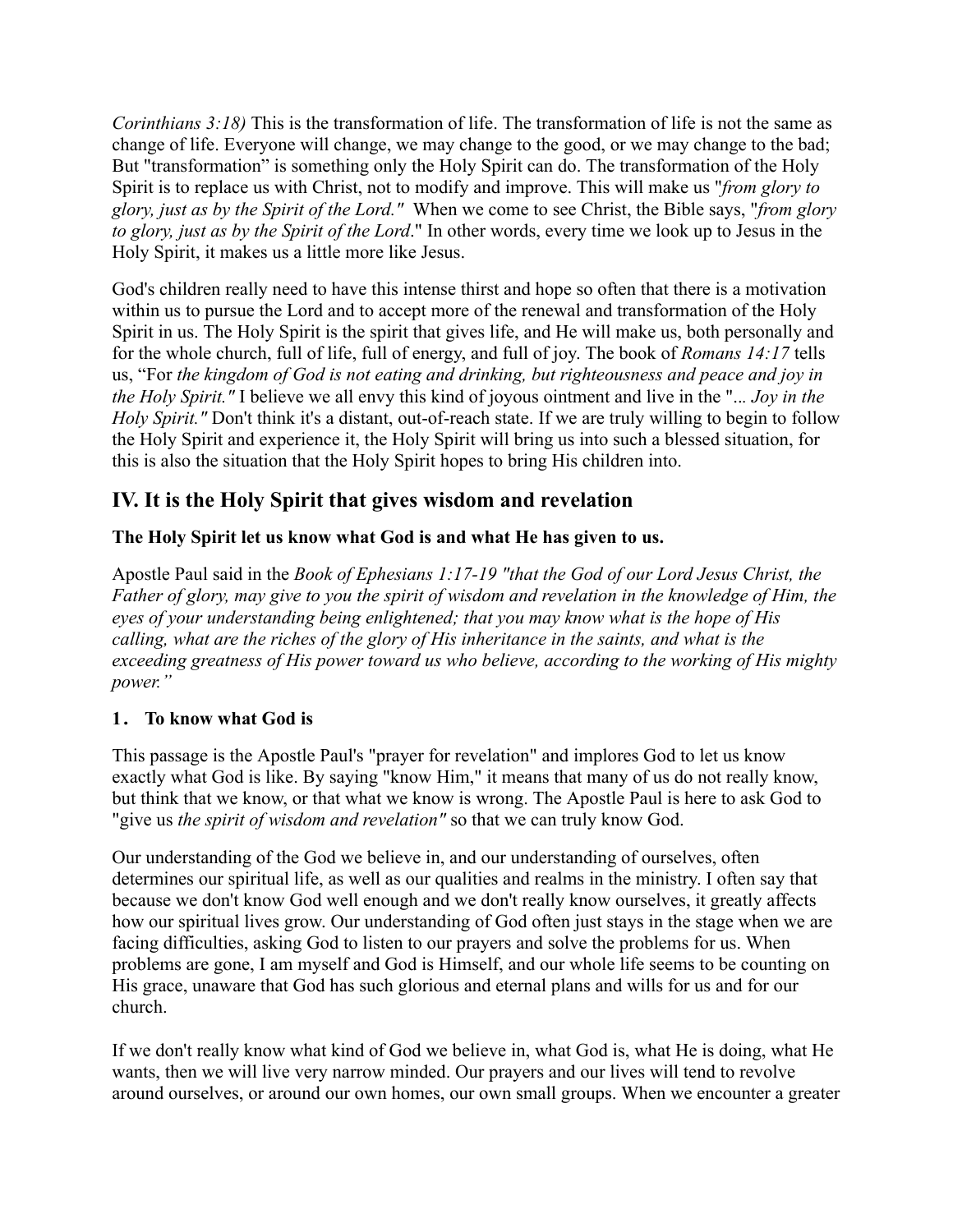difficulty, we will be afraid, and even doubt if God can solve our problems. In fact, this mentality was how the people in Old Testament time caused God's anger. *Psalm 78:13-22* described it like this: they have nothing to eat and no water to drink in the wilderness, and they deliberately forget the God who once separated the red sea and let the living water flow out of the rock like rivers, wondering if God could save them again. "*And they tested God in their heart by asking for the food of their fancy. Yes, they spoke against God: They said, 'Can God prepare a table in the wilderness? Behold, He struck the rock, So that the waters gushed out, and the streams overflowed. Can He give bread also? Can He provide meat for His people?' Therefore, the Lord heard this and was furious; So a fire was kindled against Jacob, And anger also came up against Israel," (Psalm 78:18-21)* They deliberately say what God has done before, and challenge God by saying, "can God do it today?" Such an attitude greatly offends God. Today, it is also easy for God's children to know God according to their own experiences and their own opinions, as if to put God in a box. When last year's pandemic was at its worst, Brother Don Moen sang a poem he had written himself and then shared: "In this pandemic, we all need to recognize a sin to God that we believe too little in God!" This is indeed a constant reminder not to limit our understanding of God with our own ideas, experiences, and what we see and hear.

The Apostle Paul prayed and said: *"that the God of our Lord Jesus Christ, the Father of glory, may give to you the spirit of wisdom and revelation in the knowledge of Him" and* let us know what God is: He is almighty, has full knowledge, full of love, full of wisdom, full of holiness and glory. We need to know more about God, otherwise it is easy to lack trust in God, and we will not "let God be God" to honor Him. If we lack the understanding of what we should have, we will lack the inferiority and dependence that God deserves, and many of us will rely on ourselves, even self-righteousness. Knowing God and knowing yourself is the work of the Holy Spirit.

## **2. To know God's "gift"**

In *Ephesians 1:18*, apostle Paul says*:"the eyes of your understanding being enlightened; that you may know what is the hope of His calling, what are the riches of the glory of His inheritance in the saints."* He goes on to say: "Let *you know* ... *."* Here again it is referred to "know". Then the Apostle Paul said three things that were too important and too precious, and three things that he wanted all God's children to know:

- 1) What is the hope of His calling: His glorious hope
- 2) What are the riches of the glory of His inheritance in the saints: Talking about the abundance of our inheritance in Christ. Another translation is: how abundant is the inheritance that God has in us.
- 3) What is the exceeding greatness of His power toward us who believe.

These three great things, "the hope of glory", "the foundation of abundance" and "the great power", are apostle Paul's quest for the "spirit of wisdom and revelation" to open our eyes so that we can really see and know what God has given us. So, the first emphasis is on "knowing Him" knowing what God is, the second emphasis is on "knowing what God has given us", to know God's "gift".

I think everyone, even if young, has "owned" something. For example: bank deposits, cars, clothes, bicycles... When you're liquidating your property or other possessions, I don't know if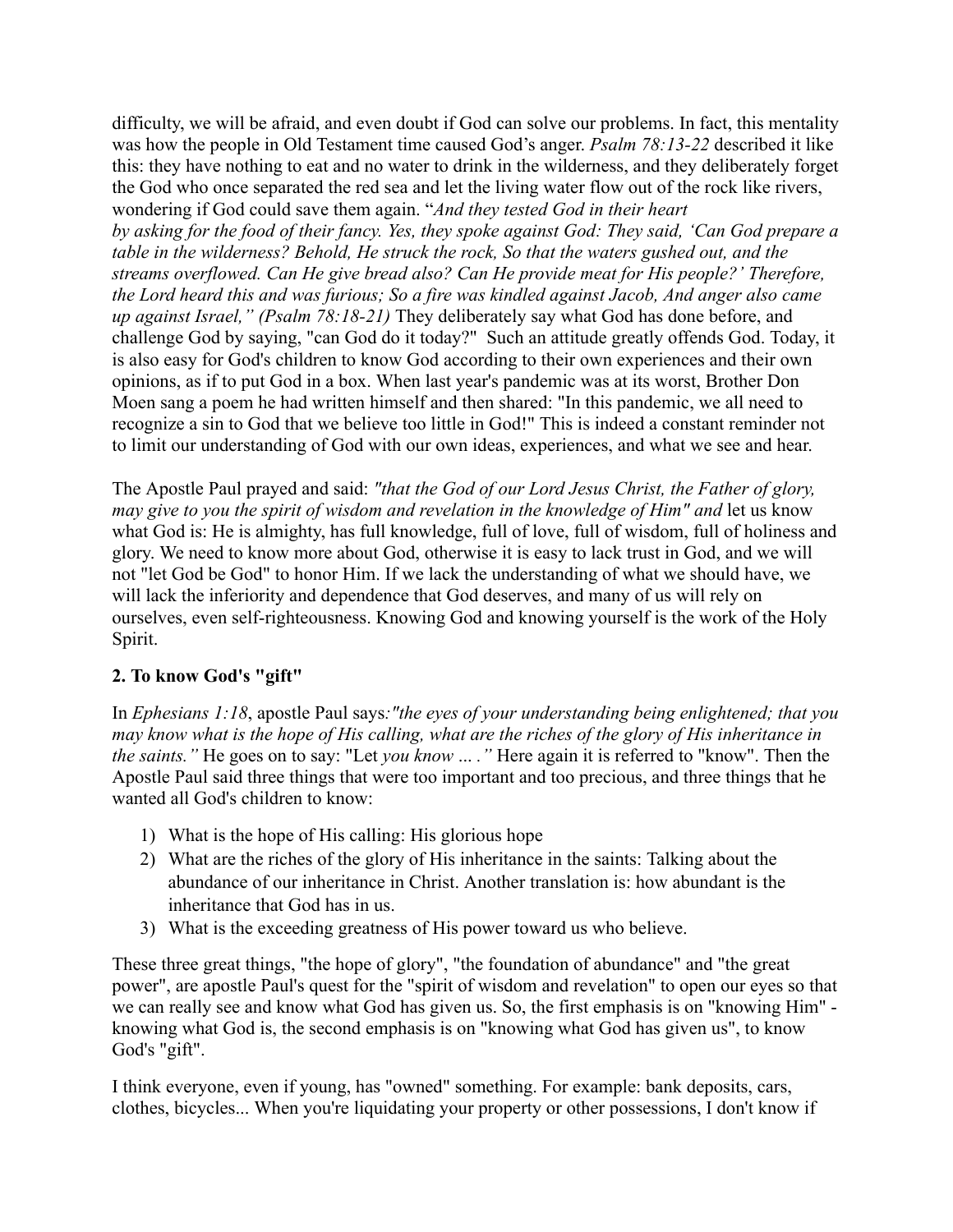anyone would think of counting their own "spiritual estate." We probably miss it all the time, don't we? It is rare to think that God has given us all the spiritual blessings of heaven in Christ, as *Ephesians 1:3* says. Therefore, we should not be poor spiritually, instead, we should know that we are very rich.

Not only that, but we should no longer be weak. The Apostle Paul's prayer said*: "... and what is the exceeding greatness of His power toward us who believe, according to the working of His mighty power.*" (*Ephesians 1:19*). The following verse tells us that this great power is the power to call Jesus Christ who rose from death: *"which He worked in Christ when He raised Him from the dead and seated Him at His right hand in the heavenly places, far above all principality and power and might and dominion, and every name that is named, not only in this age but also in that which is to come*." (*Ephesians 1:20-21*). Thank God, this great power is on us today in the Holy Spirit, so we can no longer casually say that we are weak. Some people like to call themselves weak every day, we should remind them: "God knew you were weak yet don't you know?" Don't say how bad you are every day from morning till night, and we should remind him, "God knew you were corrupt, yet you just realized that now?" Ask God to help us to be humble in the Holy Spirit, knowing who we believe in and what He has given us. So that we can all just get strong, really know what God "is" and "has given us". Live by His rich salvation, and live in the hope of glory.

Next is to "know what God has done" and to know what God wants. *"But the natural man does not receive the things of the Spirit of God, for they are foolishness to him; nor can he know them, because they are spiritually discerned. But he who is spiritual judges all things, yet he himself is rightly judged by no one." (1 Corinthians 2:14-15)* We should not only know more about what God "is" and "given" by God, but also what God does. The Holy Spirit helps us see through everything so that we will view our difficulties at a different level. Many people encounter difficulties. If we just see difficulties at a regular person's level, any difficulties can block or bland us, so that we cannot see God. If you look at everything from above rather than at the ground level, it is two completely different angles, visions, and patterns, and naturally it will affect how we respond to these situations. For example, you may feel trapped and thirsty to death. But if you pull yourself high, maybe there's such a big, beautiful and clear lake behind the house, but you can't see it on the ground.

*Ephesians 2:5-6* says that those of us who died in the past are now resurrected with Christ and sitting in heaven together with Him! Therefore, we need to be lifted to a higher level by the Holy Spirit, and to see what is going on in our lives from the perspective of heaven. *"But he who is spiritual judges all things, yet he himself is rightly judged by no one. "(1 Corinthians 2:15*). Not that we have any great skills of our own, but because we are afraid of God, and often filled with the Holy Spirit, so the Holy Spirit, who can see everything, helps us to see things not the same but from His perspective.

In *1 Chronicles chapter 14,* when the people of God triumphed over the Philistines who ran away and left many statues of gods on the ground. These statues are generally made of expensive materials such as gold, silver, and precious stones. Now the Philistines have left them all over the place. However, "*David gave a commandment, and they were burned with fire"* (*1 Chronicles 14:12b*). Because he knew that if God's people brought these idols back, probably because of greed for money, they would be reluctant to destroy it, and would turn to worship those gods. If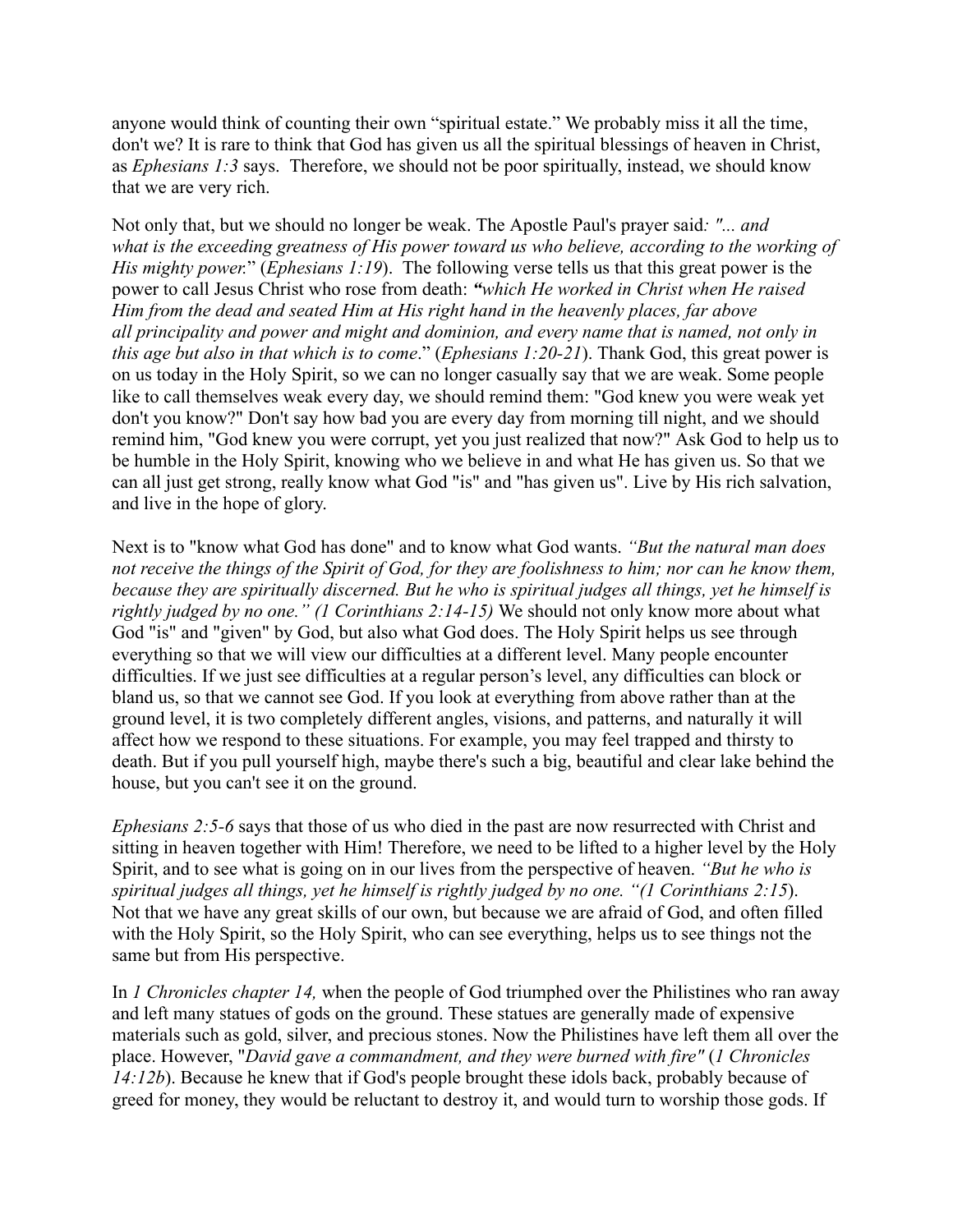you can't have children, they have a god who specializes in fertility and you can ask for it, if you have a bad harvest, you have a god who specializes in harvesting and you can worship to, and if you are sick, there is another god who specializes in medicine ... For people's different needs in real life, they have a variety of gods to attract people to ask for advice. However, behind these gentile statues there is often Satan's power, which attracts people to worship these false gods and not to worship our true God. Because of his knowledge of God and spiritual vision, David burned them all instead of using them as trophies of war. Brothers and sisters, that's to look at things from a spiritual perspective, and we need to take it very seriously.

Another example is Joseph. Joseph never saw his own unfair experience from the point of view of being betrayed by his brothers, and he has accepted and viewed the whole thing from a spiritual point of view. He knew that God had sent him to Egypt in advance (*Genesis 45:5*), so he could comfort the brothers who betrayed him and tell them that they did not need to blame themselves, which was spiritual! We can easily complain about other people, complain about this or that, or easily get trapped by the situations. We often only look from our own point of view: Why was I born in this home? Why did I marry this man? Why did I come to this church? Why is my boss so mean? ... We often have so many questions. In fact, why don't we pray before God, and really understand why God let this situation, let this person, things in front of you happen? What does God think of this? What exactly does God want me to learn? What does God want from me? Brothers and sisters, this is called spiritual vision, spiritual perspective, spiritual discernment, spiritual insight ... . These are all from the Holy Spirit.

# **V. It is the Holy Spirit that gives people power**

## **The Holy Spirit gives us the ability to bear witness for the Lord.**

The Holy Spirit gives us the ability from above to bear witness for the Lord. The power from heaven means the ability does not come from man, nor from the forces ... . "*Not by might nor by power, but by My Spirit " (Zechariah 4:6). "Behold, I send the Promise of My Father upon you; but tarry in the city of Jerusalem until you are endued with power from on high." (Luke 24:49).* **"***But you shall receive power when the Holy Spirit has come upon you; and you shall be witnesses to Me in Jerusalem, and in all Judea and Samaria, and to the end of the earth."(Acts 1:8)* These verses remind us that whether we want to work for the Lord or to bear witness to the Lord, we rely on "the ability to come from the above" and the power of the Holy Spirit.

As it says from *Acts 1:8*: The Holy Spirit has given us power, not for us personally, but for the purpose of witnessing Christ, and for the establishment of the church. If we seek our abilities only for ourselves, the Holy Spirit often does not allow it, for the purpose is not for the Lord. Even when we seek God's own healing for ourselves, sometimes God does not agree, or suspend the prayer because the center of our prayer is focused too much on our own. Mrs. Jessie Penn-Lewis once shared some of her thoughts on how some people did not get the experience of "God's healing" and said something like these: "Sometimes people ask why miracles or healing didn't occur to some of us. That's because the person's life is not pure or immature, if he experiences such a great miracle, it is likely to destroy his vessel." Because life is not pure or immature, the healing he experienced may only make him proud and make him look down upon others and say: "Why don't you pray? Why do you go to the doctor? You see, when I pray, I'm healed." The Holy Spirit does it alone, and He knows that He is the solution, and he knows better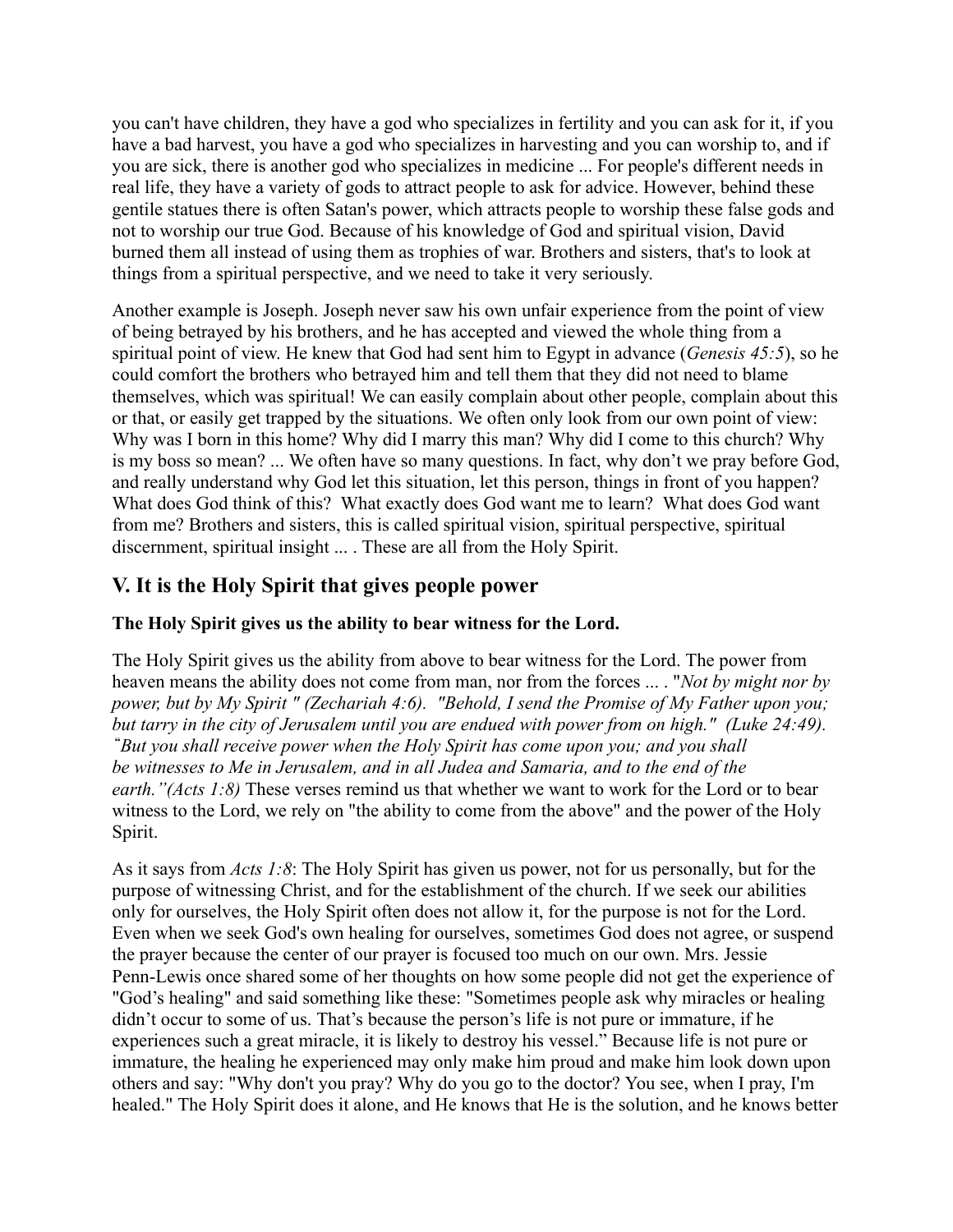what God's will is. *"Likewise the Spirit also helps in our weaknesses. For we do not know what we should pray for as we ought, but the Spirit Himself makes intercession for us with groanings which cannot be uttered. Now He who searches the hearts knows what the mind of the Spirit is, because He makes intercession for the saints according to the will of God." (Romans 8:26-27).* Therefore, the work done by the Holy Spirit in the children of God, or the power He has given to them, is all to call us to bear witness for the Lord.

Not only we receive the ability outside, but *"Now to Him who is able to do exceedingly abundantly above all that we ask or think, according to the power that works in us." (Ephesians 3:20)* Whether it's the ability or the power, it's to enable us to fulfill the Lord's trust and mission to us.

#### **The Holy Spirit builds the body of Christ and prepares the wife of the lamb.**

The Holy Spirit, in addition to witnessing Christ and honoring God, builds the body of Christ here and prepares a wife for the Lamb. Here are two Bible verses:

"*Husbands, love your wives, just as Christ also loved the church and gave Himself for her, that He might sanctify and cleanse her with the washing of water by the word, that He might present her to Himself a glorious church, not having spot or wrinkle or any such thing, but that she should be holy and without blemish. (Ephesians 5:25-27).*

*"Let us be glad and rejoice and give Him glory, for the marriage of the Lamb has come, and His wife has made herself ready." (Revelation 19:7)*

The angel revealed to Apostle John that the wife is ready, and he saw the holy city of new Jerusalem. The "body of Christ", "the wife of the Lamb", "new Jerusalem of the Holy City" and "golden candlesticks " in the Bible are the epitomes of the church and the center of the work of the Holy Spirit. Today we will go to church and serve, but not necessarily for Christ and the church. Mrs. Yu once said: "many people are in the church, but not in the body of Christ." This is not only an important statement, but also a serious reminder. Although some people will come to church, there are fellowships and so on, but they are not in the body of Christ, because they are not living in the communication and connection with Christ's life, they are independent, I do whatever I want to do. We ask the Holy Spirit to help us and let us all be in the body of Christ, and the Holy Spirit is personally building us and preparing a wife for the Lamb. The whole center of the New Testament, the teaching of all ministries, and even the direction of human history, through the Holy Spirit, through the church, together as a witness to the Lord, here to welcome the return of Christ.

We will wait until the next time to talk about experiencing the Holy Spirit. Let us hope our understanding of the Holy Spirit will first be elevated and deepened, and that faith will be reconciled with the Words we hear.

Finally, I would like to give you a small challenge, which is the "five basic understandings of the Holy Spirit" we mentioned today, to focus on one of these points every day to learn. For example: on Monday, we will concentrate on the first point, on Tuesday, we will concentrate on prayer and another point, Wednesday we will pick another point ... Read the scriptures well, then think, and think back to what I have communicated today, and let the Holy Spirit bring us into the reality of these truths. Not just to seek understanding, but to believe with faith, to reconcile